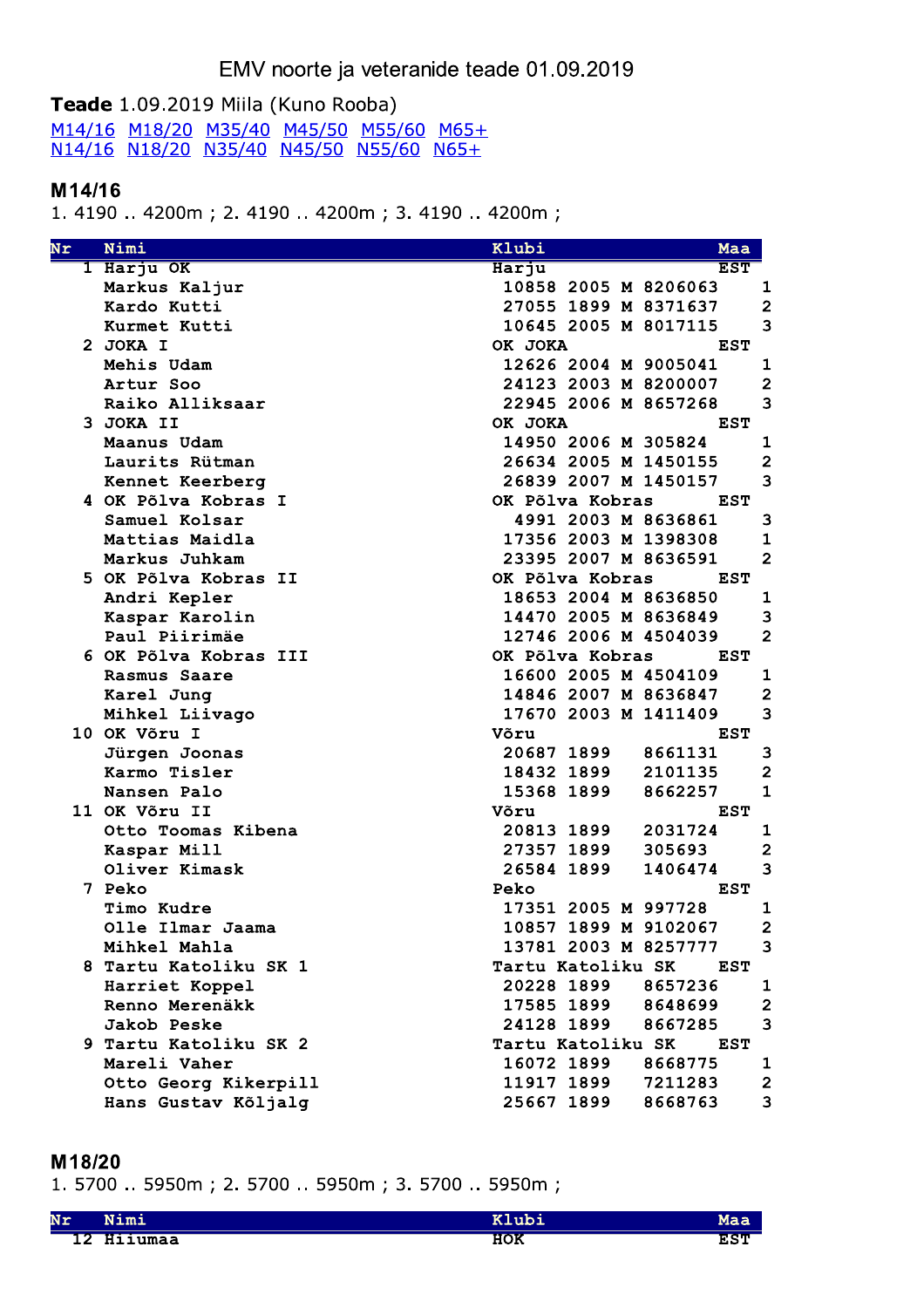| Kustu Künnapas          | 17457 1899      |           | 8210201              |            | 1                       |
|-------------------------|-----------------|-----------|----------------------|------------|-------------------------|
| 15 JOKA                 | OK JOKA         |           |                      | <b>EST</b> |                         |
| Jarmo Kaasiku           |                 |           | 18958 1999 M 1450151 |            | 3                       |
| Raiko Marrandi          |                 |           | 7565 2001 M 7011227  |            | $\overline{2}$          |
| Kasper Keerberg         |                 |           | 22032 2001 M 1450148 |            | 1                       |
| 14 Mercury              | Mercury         |           |                      | <b>EST</b> |                         |
| Ragnar Kranberg         |                 | 6226 1899 | 8322002              |            | 1                       |
| Kris Jette Piht         |                 |           | 8485 1899 8270404    |            | $\overline{2}$          |
| Kevin Markus Korrol     | 15961 1899      |           | 8004007              |            | 3                       |
| 13 OK Ilves             | Ilves           |           |                      |            | EST GPS                 |
| Hugo Johannes Nurk      | 14863 1899      |           | 9200503              |            | $\mathbf 1$             |
| Andres Rõõm             |                 | 5729 1899 | 8651943              |            | $\overline{\mathbf{c}}$ |
| Kiur Erik Eensaar       |                 | 9606 1899 | 8667297              |            | 3                       |
| 16 OK Põlva Kobras I    | OK Põlva Kobras |           |                      |            | EST GPS                 |
| Rasmus Kruusa           |                 |           | 16214 2000 M 2058440 |            | $\mathbf 1$             |
| Martin Erik Maripuu     |                 |           | 17669 2002 M 8636854 |            | $\overline{\mathbf{c}}$ |
| Aleksander Kepler       |                 |           | 20486 2001 M 8636841 |            | 3                       |
| 17 OK Põlva Kobras II   | OK Põlva Kobras |           | <b>EST</b>           |            |                         |
| Villu Serv              |                 |           | 10140 1999 M 7206071 |            | 1                       |
| Marios Tammes           | 25959 2001 M    |           |                      |            | $\overline{2}$          |
| Kristofer Pähklepa      |                 |           | 11789 1999 M 8636846 |            | 3                       |
| 20 OK Võru              | Võru            |           |                      |            | EST GPS                 |
| Tõnis Jäädmaa           | 17966 1899      |           | 1401170              |            | 1                       |
| Raido Kiss              | 16678 1899      |           | 2101131              |            | $\overline{\mathbf{c}}$ |
| Hando Allmann           | 16234 1899      |           | 8645019              |            | 3                       |
| 18 Rakvere OK           | Rakv            |           |                      |            | EST GPS                 |
| Ragnar Rooba            |                 | 9648 1899 | 997905               |            | 1                       |
| Siim Turban             |                 | 9436 1899 | 1398303              |            | $\overline{2}$          |
| Sander Pritsik          | 11597 1899      |           | 8662666              |            | 3                       |
| 19 SRD                  | <b>SRD</b>      |           |                      | <b>EST</b> |                         |
| Vjatseslav Safonov      |                 |           | 23756 2002 M 8421108 |            | 1                       |
| Kaarel Vesilind         |                 |           | 5700 2000 M 9010600  |            | 3                       |
| Anastasija Pahhomenkova |                 |           | 6238 2001 W 8646124  |            | $\overline{2}$          |
|                         |                 |           |                      |            |                         |

# M35/40

1. 5700 .. 5950m; 2. 5700 .. 5950m; 3. 5700 .. 5950m;

| 21 Harju OK<br><b>EST</b><br>Harju<br>Meelis Mälter<br>2850<br>1975 M 8680056<br>1966 M 7208108<br>Taivo Tali<br>1152<br>9637<br>1982 W 8009992<br>Elina Kutti<br>22 Hiiumaa OK<br><b>HOK</b><br><b>EST</b><br>3145 1983 M 8644108<br>Taivo Timmusk<br>1920 1979 M 7771666<br>Ott Rakkaselg<br>1921 1978 M 8001921<br>Mati Mägi<br>24 JOKA<br>OK JOKA<br><b>EST</b><br>889 1979 M 8041179<br>Toomas Marrandi<br>3003<br>1899 M 8667294<br>Tiit Tähnas<br>3340 1982 M 1303015<br>Kaarel Kallas<br>23 LSF PT<br>LSF PT<br><b>EST</b><br>Erki Kriks<br>1821 1899<br>8217313<br>9030 1899<br>8456788<br>Marin Kaup<br>21159 1899<br>8123030<br>Lauri Tarlap<br>25 OK Põlva Kobras<br>OK Põlva Kobras<br><b>EST</b><br>8850 1899<br>2076629<br>Kaarel Piirimäe<br>5567 1899<br>9102077<br>Lauri Teder<br>8636590<br>20534 1899<br>Koit Kolsar<br>26 OK Põrgupõhja<br>Põrgupõhja<br><b>EST</b> | Nr | Nimi          | Klubi |  | Maa     |                         |
|------------------------------------------------------------------------------------------------------------------------------------------------------------------------------------------------------------------------------------------------------------------------------------------------------------------------------------------------------------------------------------------------------------------------------------------------------------------------------------------------------------------------------------------------------------------------------------------------------------------------------------------------------------------------------------------------------------------------------------------------------------------------------------------------------------------------------------------------------------------------------------------|----|---------------|-------|--|---------|-------------------------|
|                                                                                                                                                                                                                                                                                                                                                                                                                                                                                                                                                                                                                                                                                                                                                                                                                                                                                          |    |               |       |  |         |                         |
|                                                                                                                                                                                                                                                                                                                                                                                                                                                                                                                                                                                                                                                                                                                                                                                                                                                                                          |    |               |       |  |         | 1                       |
|                                                                                                                                                                                                                                                                                                                                                                                                                                                                                                                                                                                                                                                                                                                                                                                                                                                                                          |    |               |       |  |         | $\overline{\mathbf{c}}$ |
|                                                                                                                                                                                                                                                                                                                                                                                                                                                                                                                                                                                                                                                                                                                                                                                                                                                                                          |    |               |       |  |         | 3                       |
|                                                                                                                                                                                                                                                                                                                                                                                                                                                                                                                                                                                                                                                                                                                                                                                                                                                                                          |    |               |       |  |         |                         |
|                                                                                                                                                                                                                                                                                                                                                                                                                                                                                                                                                                                                                                                                                                                                                                                                                                                                                          |    |               |       |  |         | 2                       |
|                                                                                                                                                                                                                                                                                                                                                                                                                                                                                                                                                                                                                                                                                                                                                                                                                                                                                          |    |               |       |  |         | 3                       |
|                                                                                                                                                                                                                                                                                                                                                                                                                                                                                                                                                                                                                                                                                                                                                                                                                                                                                          |    |               |       |  |         | 1                       |
|                                                                                                                                                                                                                                                                                                                                                                                                                                                                                                                                                                                                                                                                                                                                                                                                                                                                                          |    |               |       |  |         |                         |
|                                                                                                                                                                                                                                                                                                                                                                                                                                                                                                                                                                                                                                                                                                                                                                                                                                                                                          |    |               |       |  |         | $\overline{\mathbf{c}}$ |
|                                                                                                                                                                                                                                                                                                                                                                                                                                                                                                                                                                                                                                                                                                                                                                                                                                                                                          |    |               |       |  |         | 3                       |
|                                                                                                                                                                                                                                                                                                                                                                                                                                                                                                                                                                                                                                                                                                                                                                                                                                                                                          |    |               |       |  |         | 1                       |
|                                                                                                                                                                                                                                                                                                                                                                                                                                                                                                                                                                                                                                                                                                                                                                                                                                                                                          |    |               |       |  |         |                         |
|                                                                                                                                                                                                                                                                                                                                                                                                                                                                                                                                                                                                                                                                                                                                                                                                                                                                                          |    |               |       |  |         | $\mathbf{1}$            |
|                                                                                                                                                                                                                                                                                                                                                                                                                                                                                                                                                                                                                                                                                                                                                                                                                                                                                          |    |               |       |  |         | $\overline{\mathbf{c}}$ |
|                                                                                                                                                                                                                                                                                                                                                                                                                                                                                                                                                                                                                                                                                                                                                                                                                                                                                          |    |               |       |  |         | 3                       |
|                                                                                                                                                                                                                                                                                                                                                                                                                                                                                                                                                                                                                                                                                                                                                                                                                                                                                          |    |               |       |  |         |                         |
|                                                                                                                                                                                                                                                                                                                                                                                                                                                                                                                                                                                                                                                                                                                                                                                                                                                                                          |    |               |       |  |         | 1                       |
|                                                                                                                                                                                                                                                                                                                                                                                                                                                                                                                                                                                                                                                                                                                                                                                                                                                                                          |    |               |       |  |         | $\overline{\mathbf{2}}$ |
|                                                                                                                                                                                                                                                                                                                                                                                                                                                                                                                                                                                                                                                                                                                                                                                                                                                                                          |    |               |       |  |         | 3                       |
|                                                                                                                                                                                                                                                                                                                                                                                                                                                                                                                                                                                                                                                                                                                                                                                                                                                                                          |    |               |       |  |         |                         |
| 1388 1899                                                                                                                                                                                                                                                                                                                                                                                                                                                                                                                                                                                                                                                                                                                                                                                                                                                                                |    | Tarmo Lillsoo |       |  | 1008434 | 1                       |
| 9101601<br>5703 1899<br>Risto Randma                                                                                                                                                                                                                                                                                                                                                                                                                                                                                                                                                                                                                                                                                                                                                                                                                                                     |    |               |       |  |         | $\overline{2}$          |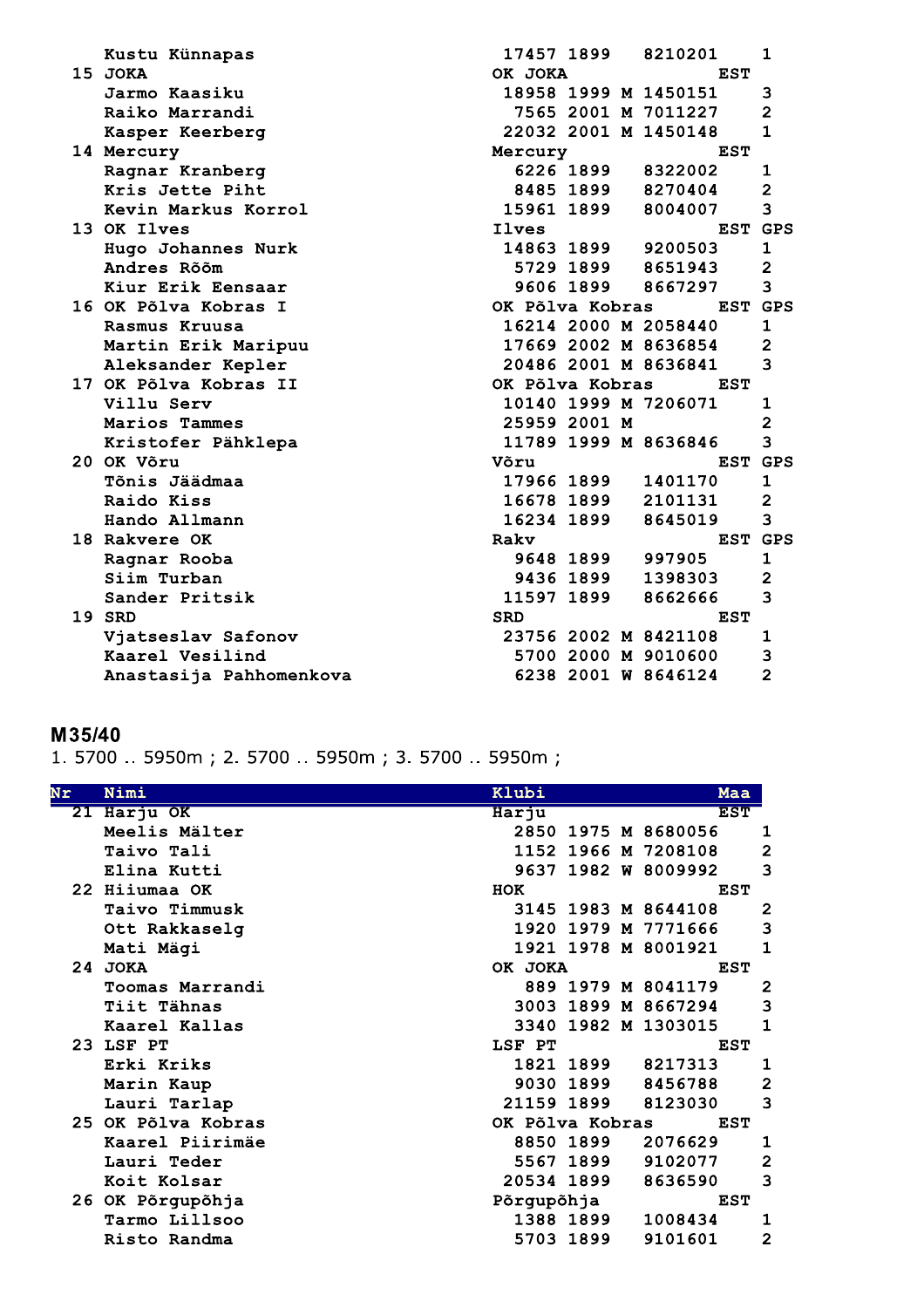| Indrek Lillsoo     | 1393 1899 | 8005074 | - 3 |
|--------------------|-----------|---------|-----|
| 27 Tammed          | Tammed    | EST     |     |
| <b>Peeter Pihl</b> | 3710 1899 | 681660  | -1  |
| Tago Teedamm       | 2350 1899 | 8475840 | - 3 |
| Lauri Beilmann     | 1826 1899 | 8001826 | -2  |
|                    |           |         |     |

# M45/50

1. 5180 .. 5280m; 2. 5180 .. 5280m; 3. 5190 m;

| Nr | Nimi                  | Klubi      |           | Maa                  |                         |
|----|-----------------------|------------|-----------|----------------------|-------------------------|
|    | 28 Hiiumaa OK         | <b>HOK</b> |           | <b>EST</b>           |                         |
|    | Allar Padari          |            |           | 5730 1968 M 8638117  | 1                       |
|    | Anti Kalle            |            |           | 10087 1970 M 361435  | $\overline{\mathbf{c}}$ |
|    | <b>Toomas Mast</b>    |            |           | 79 1964 M 1120964    | 3                       |
|    | 29 Ilves              | Ilves      |           |                      | EST GPS                 |
|    | 1                     |            | 1899      |                      | <b>XXXXX</b>            |
|    | $\mathbf{2}$          |            | 1899      |                      | <b>XXXXX</b>            |
|    | 3                     |            | 1899      |                      | <b>XXXXX</b>            |
|    | 33 JOKA               | OK JOKA    |           | <b>EST</b>           |                         |
|    | Ilmar Udam            |            |           | 10450 1973 M 8636981 | 1                       |
|    | Margus Marrandi       |            |           | 1243 1973 M 731117   | 2                       |
|    | Raivo Pellja          |            |           | 108 1964 M 1390526   | 3                       |
|    | 30 Kape               | Kape       |           | <b>EST</b>           | GPS                     |
|    | Meelis Zimmermann     |            |           | 2000 1968 M 9680826  | 3                       |
|    | Kaljo Julge           |            |           | 1310 1957 M 305260   | 1                       |
|    | Guntis Arnicans       |            |           | 14769 1968 M 1301968 | 2                       |
|    | 31 LSF PT             | LSF PT     |           | <b>EST</b>           |                         |
|    | Kaupo Järve           |            | 1899      | 8645011              | 1                       |
|    | Rünno Sulq            |            | 1899      | 8221012              | 3                       |
|    | Arthur Raichmann      |            | 1899      | 7205548              | $\overline{2}$          |
|    | 32 Mercury            | Mercury    |           |                      | EST GPS                 |
|    | Mati Korrol           |            | 2202 1899 | 8001313              | $\mathbf 1$             |
|    | Margus Klementsov     |            | 3400 1899 | 8200572              | З                       |
|    | Tarmo Klaar           |            | 1143 1899 | 777777               | $\overline{2}$          |
|    | 36 OK Põrgupõhja      | Põrgupõhja |           | <b>EST</b>           |                         |
|    | Sven Luks             |            | 1027 1899 | 8626116              | 1                       |
|    | Rain Lillsoo          |            | 5917 1899 | 8012089              | 2                       |
|    | Veiko Hintsov         |            | 6280 1899 | 8651712              | 3                       |
|    | 39 OK West            | West       |           | <b>EST</b>           |                         |
|    | Raivo Reiman          |            |           | 634 1969 M 500646    | 1                       |
|    | Olavi Loo             |            |           | 847 1971 M 7204968   | 2                       |
|    | Priit Talu            |            |           | 15874 1972 M 8647290 | 3                       |
|    | 34 Peko I             | Peko       |           | EST                  | <b>GPS</b>              |
|    | Randy Korb            |            | 1067 1899 | 504934               | 2                       |
|    | Paavo Rõigas          |            | 1300 1899 | 1602776              | 1                       |
|    | Ain Fjodorov          |            | 6403 1899 | 8009346              | 3                       |
|    | 35 Peko II            | Peko       |           | <b>EST</b>           |                         |
|    | Raul Kangur           |            | 1938 1899 | 2043859              | 1                       |
|    | Rein Zaitsev          |            | 493 1899  | 2012879              | $\overline{\mathbf{c}}$ |
|    | Meelis Mälberg        |            | 1398 1899 | 8001398              | 3                       |
|    | 37 Rae                | Rae        |           | <b>EST</b>           |                         |
|    | Tanel Kannel          |            |           | 1748 1973 M 8014214  | 1                       |
|    | Raivo Erik            |            |           | 1516 1968 M 8181181  | 2                       |
|    | Meelis Merenäkk       |            |           | 10226 1974 M 8182224 | 3                       |
|    | 38 SRD                | <b>SRD</b> |           | <b>EST</b>           |                         |
|    | Andrei Nikitin        |            |           | 505 1968 M 8200468   | 1                       |
|    | Dmitri Shved          |            |           | 1029 1970 M 701005   | 3                       |
|    | Vladislav Pahhomenkov |            |           | 4293 1971 M 8200671  | $\overline{2}$          |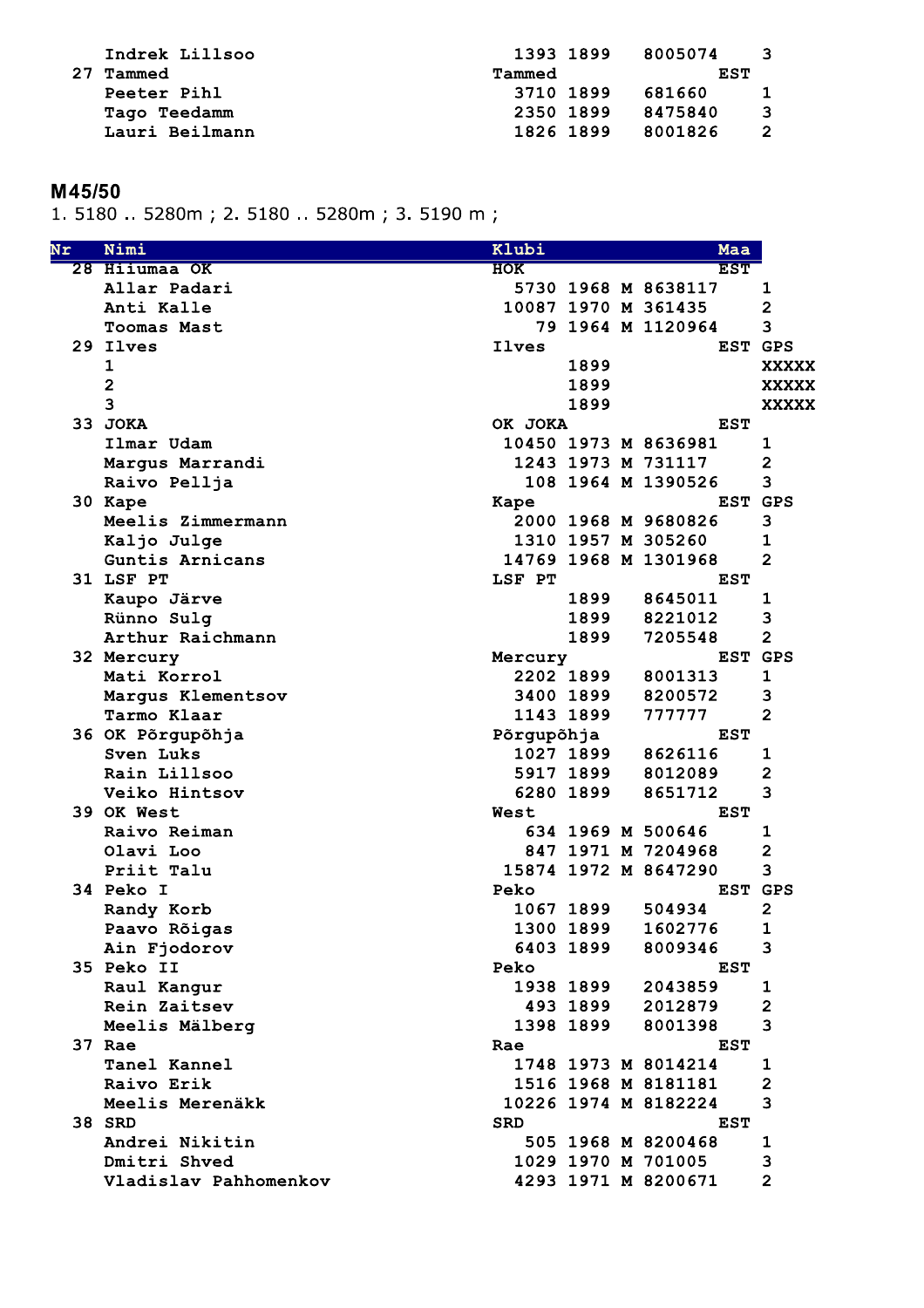#### M55/60

1. 4010 .. 4130m; 2. 4010 .. 4130m; 3. 4010 .. 4130m;

| Nr       | Nimi                    | Klubi           |          | Maa                 |                         |
|----------|-------------------------|-----------------|----------|---------------------|-------------------------|
| $40^{-}$ | Harju OK                | Harju           |          | <b>EST</b>          |                         |
|          | Eduard Pukkonen         |                 |          | 4278 1960 M 8664188 | 1                       |
|          | Mati Preitof            |                 |          | 2260 1960 M 8200052 | 2                       |
|          | Maido Kaljur            |                 |          | 2201 1960 M 8047332 | 3                       |
|          | 43 JOKA                 | OK JOKA         |          | <b>EST</b>          |                         |
|          | Raul Laas               |                 |          | 5372 1959 M 1396086 | 1                       |
|          | Matti Betlem            |                 |          | 1859 1960 M 8004558 | 2                       |
|          | Kalev Ruberg            |                 |          | 423 1959 M 897398   | 3                       |
|          | 41 Jõhvikas             | Jõhvikas        |          | <b>EST</b>          |                         |
|          | Urmas Sulaoja           |                 |          | 2401 1963 M 998987  | 1                       |
|          | Mihkel Nahkur           |                 |          | 4310 1959 M 980555  | 3                       |
|          | Jüri Rokko              |                 |          | 1240 1953 M 8645012 | $\overline{2}$          |
|          | 42 KOOP<br>$\mathbf{I}$ | Koop            |          | EST                 |                         |
|          | Jaanus Reha             | 1275 1899       |          | 8630004             | 1                       |
|          | Vello Post              |                 | 55 1899  | 8662090             | $\overline{\mathbf{c}}$ |
|          | Ando Post               |                 | 169 1899 | 7206065             | 3                       |
|          | 44 OK Põlva Kobras      | OK Põlva Kobras |          | <b>EST</b>          |                         |
|          | Antti Roose             |                 |          | 4962 1964 M 8636855 | 1                       |
|          | Toomas Tarve            |                 |          | 5931 1963 M 500491  | $\overline{2}$          |
|          | Raul Olesk              |                 |          | 2012 1960 M 1000004 | 3                       |
| 45       | OK Põrgupõhja           | Põrgupõhja      |          | <b>EST</b>          |                         |
|          | 1                       |                 | 1899     |                     | <b>XXXXX</b>            |
|          | $\overline{\mathbf{c}}$ |                 | 1899     |                     | <b>XXXXX</b>            |
|          | 3                       |                 | 1899     |                     | <b>XXXXX</b>            |
|          | 46 Rakvere OK           | Rakv            |          | <b>EST</b>          |                         |
|          | Aleksander Pritsik      |                 |          | 2018 1962 M 8657198 | 1                       |
|          | Jaak Rohtsalu           |                 |          | 2231 1960 M 8665452 | 2                       |
|          | Riho Kokk               |                 |          | 3750 1956 M 1395612 | 3                       |

## $M65+$

1. 3570 .. 3600m; 2. 3570 .. 3600m; 3. 3570 .. 3600m;

| Nr | Nimi               | Klubi           |             | Maa                  |                         |
|----|--------------------|-----------------|-------------|----------------------|-------------------------|
| 47 | <b>Ilves</b>       | <b>Ilves</b>    |             | <b>EST</b>           |                         |
|    | Lembit Nöps        |                 |             | 1100 1950 M 8011584  | 3                       |
|    | Madis Oras         | 143             |             | 1950 M 418150        | 1                       |
|    | Arvo Kivikas       |                 |             | 247 1950 M 8662648   | $\overline{2}$          |
|    | 48 Jõhvikas        | Jõhvikas        |             | <b>EST</b>           |                         |
|    | Väino Aul          |                 |             | 936 1948 M 1410832   | 1                       |
|    | Juhan Bachmann     | 444             |             | 1943 M 1411932       | 3                       |
|    | Arne Kolk          |                 |             | 415 1950 M 305247    | $\overline{2}$          |
|    | 49 Kape            | Kape            |             | <b>EST</b>           |                         |
|    | Heini Tammik       |                 |             | 1311 1953 M 305282   | 3                       |
|    | Mihhail Taivere    | 1677            |             | 1940 M 2088111       | $\overline{\mathbf{c}}$ |
|    | Nikolai Kuha       |                 |             | 3071 1941 M 2019005  | $\mathbf{1}$            |
|    | 50 OK Põlva Kobras | OK Põlva Kobras |             | <b>EST</b>           |                         |
|    | Ago Käis           |                 |             | 4314 1953 M 2101109  | 3                       |
|    | Tõnu Nurm          | 248             |             | 1947 M 9200597       | $\mathbf{1}$            |
|    | Eero Ruokamo       |                 |             | 15328 1953 M 8636582 | $\overline{2}$          |
|    | 52 OK Võru         | Võru            |             | <b>EST</b>           |                         |
|    | Mati Külaase       |                 | 3685 1899   | 255744               | $\overline{2}$          |
|    | <b>Tõnu Tolm</b>   |                 | 2599 1899   | 1008478              | 3                       |
|    | Rafael Gordon      |                 | 239 1899    | 1396774              | $\mathbf{1}$            |
|    | <b>51 TON</b>      | <b>TON</b>      |             | <b>EST</b>           |                         |
|    | Tiit Tatter        |                 |             | 66 1948 M 2012898    | 3                       |
|    | Kai Willadsen      |                 | 3626 1952 M | 9102226              | $\overline{\mathbf{c}}$ |
|    | Rein Unt           | 320             | 1949 M      | 750750               | $\mathbf{1}$            |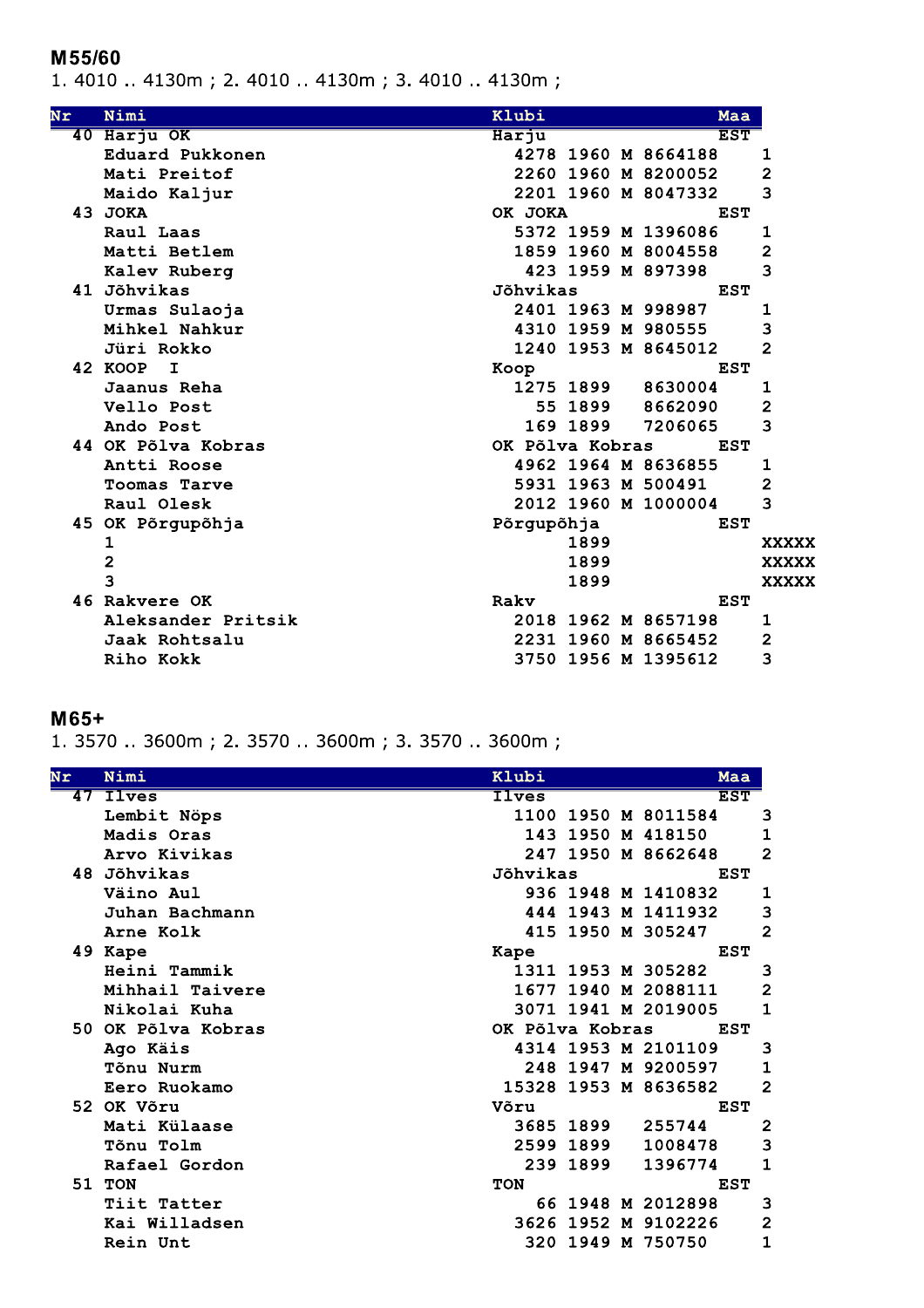## N14/16

1. 2960 .. 3020m; 2. 2960 .. 3020m; 3. 2960 .. 3020m;

| Nr | Nimi                  | Klubi           |  | Maa                  |                |
|----|-----------------------|-----------------|--|----------------------|----------------|
|    | 53 Hiiumaa            | HOK/Hiiumaa SK  |  | <b>EST</b>           |                |
|    | Helisa Tartu          |                 |  | 25070 1899 W 8120707 | з              |
|    | Marta Maripuu         |                 |  | 19063 2009 W 8091181 | 1              |
|    | Kätlin Mast           |                 |  | 23765 1899 W 7211391 | 2              |
|    | 54 JOKA               | OK JOKA         |  | <b>EST</b>           |                |
|    | Anett Liisa Parts     |                 |  | 29489 2008 W 1450156 | 1              |
|    | Roosi Rütman          |                 |  | 26633 2007 W 1450146 | 2              |
|    | Anna-Liisa Leiten     |                 |  | 23321 2006 W 1450152 | з              |
|    | 55 OK Põlva Kobras I  | OK Põlva Kobras |  | <b>EST</b>           |                |
|    | Karoliina Kets        |                 |  | 16222 2005 W 8636585 | 1              |
|    | Evely Ostrov          |                 |  | 17667 2003 W 8636848 | $\overline{a}$ |
|    | Geteli Hanni          |                 |  | 25168 2004 W 8636576 | З              |
|    | 56 OK Põlva Kobras II | OK Põlva Kobras |  | EST                  |                |
|    | Maarja Oras           |                 |  | 14845 2008 W 8638110 | 1              |
|    | Johanna Oras          |                 |  | 14785 2008 W 8636588 | $\overline{a}$ |
|    | Triin Neeno           |                 |  | 14844 2008 W 8619886 | з              |
|    | 57 OK Võru            | Võru            |  | EST                  |                |
|    | Marta Joonas          | 16899 1899      |  | 7212322              | 1              |
|    | Age-Anett Laanejõe    | 18636 1899      |  | 1404452              | $\overline{a}$ |
|    | Melani Väits          | 24006 1899      |  | 2074194              | 3              |

## N18/20

1.4190 ..4200m; 2.4190 ..4200m; 3.4190 ..4200m;

| Nr | Nimi                  | Klubi           |           | Maa                  |                |
|----|-----------------------|-----------------|-----------|----------------------|----------------|
|    | 58 Hiiumaa            | <b>HOK</b>      |           | <b>EST</b>           |                |
|    | Siiri Talts           |                 |           | 12448 2002 W 8021120 | з              |
|    | Maria Eller           |                 |           | 18830 2005 W 8080605 | 2              |
|    | Herta Kesküla         |                 |           | 18832 2006 W 8662094 | $\overline{1}$ |
|    | 59 OK Ilves           | Ilves           |           | <b>EST</b>           |                |
|    | Birgit Rõõm           |                 | 9327 1899 | 8662089              | 1              |
|    | Kirke Maria Lepik     | 18274 1899      |           | 8009331              | 2              |
|    | Birgitte Panker       |                 | 8034 1899 | 8009331              | 3              |
|    | 60 OK Põlva Kobras I  | OK Põlva Kobras |           | <b>EST</b>           |                |
|    | Johanna Laanoja       |                 |           | 14786 2002 W 8636851 | 1              |
|    | Birgit Russka         |                 |           | 14788 1999 W 8636856 | 2              |
|    | Lorely Kõrvel         |                 |           | 16609 2001 W 8636869 | 3              |
|    | 61 OK Põlva Kobras II | OK Põlva Kobras |           | <b>EST</b>           |                |
|    | Laura-Liis Kütt       |                 |           | 14779 1899 W 1400364 | 1              |
|    | Kairiin Märtson       |                 |           | 14780 2001 W 8636863 | 3              |
|    | Anete Saar            |                 |           | 17668 2002 W 8636853 | $\overline{2}$ |
|    | 63 OK Põrgupõhja      | Põrgupõhja      |           | <b>EST</b>           |                |
|    | 1                     |                 | 1899      |                      | <b>XXXXX</b>   |
|    | $\overline{2}$        |                 | 1899      |                      | <b>XXXXX</b>   |
|    | 3                     |                 | 1899      |                      | <b>XXXXX</b>   |
|    | 62 Peko               | Peko            |           | <b>EST</b>           |                |
|    | Mari Linnus           |                 |           | 10315 2001 W 8648690 | 1              |
|    | Kristel Kõivo         |                 |           | 13286 1999 W 2006424 | 3              |
|    | Leana Jete Korb       |                 |           | 12812 2003 W 8110033 | 2              |
|    | 64 Rakvere OK         | Raky            |           | <b>EST</b>           |                |
|    | Liis-Marii Kaso       |                 |           | 23359 1899 W 2088782 | 2              |
|    | Kaisa Rooba           |                 |           | 10827 1899 W 681646  | 3              |
|    | Kelly Vildek          |                 |           | 13967 1899 W 255875  | 1              |
| 65 | Tammed                | Tammed          |           | <b>EST</b>           |                |
|    | Teele Telgma          |                 |           | 6307 2000 W 8648678  | 1              |
|    |                       |                 |           |                      |                |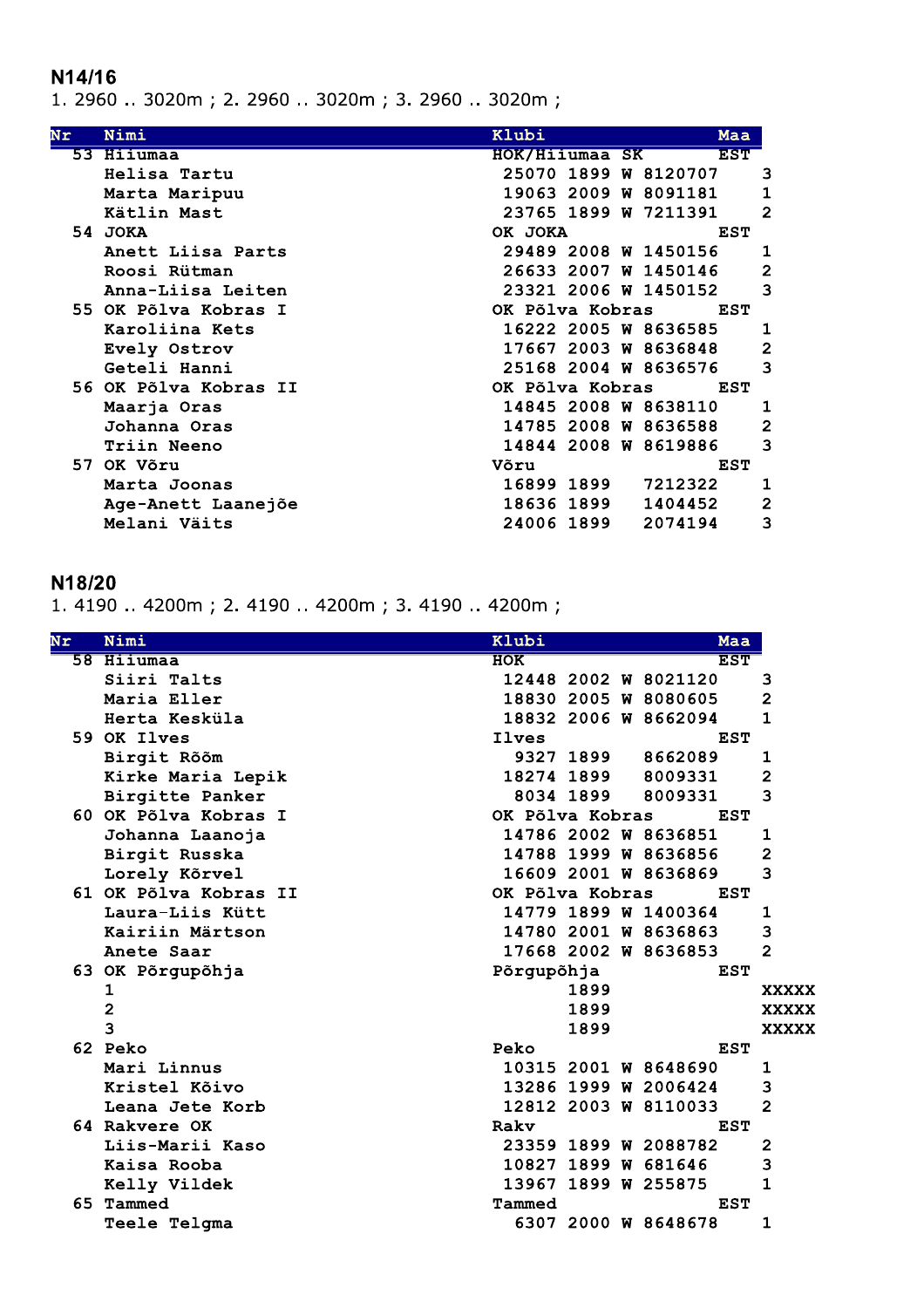Liise Lillelaid Annabel Teetamm

#### N35/40

1.4030 ..4130m; 2.4030 ..4130m; 3.4010 m;

| Nr | Nimi                  | Klubi               | Maa                                |
|----|-----------------------|---------------------|------------------------------------|
| 67 | Kape                  | Kape                | <b>EST</b>                         |
|    | Jana Kink             | 2470 1968 W 500732  | $\overline{\mathbf{c}}$            |
|    | Kirsten Nigul         | 1627 1975 W 8645023 | $\mathbf{1}$                       |
|    | Merike Vanjuk         | 859 1976 W 8009342  | 3                                  |
|    | 68 Mercury            | Mercury             | <b>EST</b>                         |
|    | Anneli Pello          | 4749 1899           | 8310373<br>1                       |
|    | Ingrid Piht           | 2687 1899           | $\overline{\mathbf{c}}$<br>8087077 |
|    | Heidy Sild            | 5592 1899           | 3<br>503331                        |
|    | 66 OK Ilves           | Ilves               | <b>EST</b>                         |
|    | Teele Eensaar         | 12187 1899          | 8668769<br>1                       |
|    | Minija Pääslane       | 2016 1899           | $\overline{\mathbf{c}}$<br>2012366 |
|    | Eveli Saue            | 2302 1899           | 3<br>351673                        |
|    | 69 OK Põlva Kobras    | OK Põlva Kobras     | <b>EST</b>                         |
|    | Maret Vaher           | 1065 1973 W 8636860 | 1                                  |
|    | Monika Piirimäe       | 1965 1978 W 2019007 | $\overline{2}$                     |
|    | Annika Rihma          | 1411 1984 W 8406146 | 3                                  |
|    | 70 OK Põlva Kobras II | OK Põlva Kobras     | <b>EST</b>                         |
|    | Pille Vinne           | 15052 1899          | 8638079<br>$\mathbf 1$             |
|    | Kairi Luigelaht       | 2526 1899           | $\overline{\mathbf{c}}$<br>1009543 |
|    | Helina Kolsar         | 19535 1899          | 3<br>8636584                       |
|    | 71 OK Põrgupõhja      | Põrgupõhja          | <b>EST</b>                         |
|    | Riika Ploompuu        | 569 1899            | 1602766<br>1                       |
|    | Mai Viirmann          | 86 1899             | $\overline{\mathbf{2}}$<br>222116  |
|    | Merike Mumme          | 4759 1899           | 3<br>7207444                       |
|    | 72 Tammed             | Tammed              | <b>EST</b>                         |
|    | Marje Venelaine       | 2244 1975 W 9201747 | $\overline{\mathbf{c}}$            |
|    | Daisi Saetalu         | 8185 1984 W 418169  | 1                                  |
|    | Maris Terno           | 3316 1982 W 8655320 | 3                                  |

#### N45/50

1. 4190 .. 4200m; 2. 4190 .. 4200m; 3. 4190 .. 4200m;

| Nimi           | Klubi                                                      |   |                  |                                                                                                                                                                                                                                           |
|----------------|------------------------------------------------------------|---|------------------|-------------------------------------------------------------------------------------------------------------------------------------------------------------------------------------------------------------------------------------------|
| <b>JOKA</b>    | OK JOKA                                                    |   |                  |                                                                                                                                                                                                                                           |
| Kersti Ehala   |                                                            |   |                  | 1                                                                                                                                                                                                                                         |
| Siiri Poopuu   | 1250<br>1957                                               | W | 2014920          | $\overline{2}$                                                                                                                                                                                                                            |
| Rita Ojala     | 1967<br>970                                                |   | 7211142          | з                                                                                                                                                                                                                                         |
|                | Jõhvikas                                                   |   |                  |                                                                                                                                                                                                                                           |
| Ülle Raudsepp  |                                                            |   |                  | 1                                                                                                                                                                                                                                         |
| Helen Mast     | 2095                                                       |   |                  | $\overline{2}$                                                                                                                                                                                                                            |
| Helge Murutalu |                                                            |   |                  | 3                                                                                                                                                                                                                                         |
|                | Võru                                                       |   |                  |                                                                                                                                                                                                                                           |
| Airi Alnek     |                                                            |   |                  | $\mathbf 2$                                                                                                                                                                                                                               |
| Erika Joonas   | 359<br>1970                                                |   | 7206067          | $\mathbf{1}$                                                                                                                                                                                                                              |
| Marika Jäädmaa | 4307                                                       |   |                  | 3                                                                                                                                                                                                                                         |
|                | Rakv                                                       |   |                  |                                                                                                                                                                                                                                           |
| Raili Rooba    |                                                            |   |                  | 1                                                                                                                                                                                                                                         |
| Merike Mets    | 16090                                                      |   | 351677           | $\overline{2}$                                                                                                                                                                                                                            |
| Evelyn Himma   | 14182                                                      |   | 1402817          | 3                                                                                                                                                                                                                                         |
|                | <b>TON</b>                                                 |   |                  |                                                                                                                                                                                                                                           |
| Merike Paapson | 2741 1899                                                  |   | 660309           | 1                                                                                                                                                                                                                                         |
| Signe Raidmets | 5325 1899                                                  |   | 7205913          | $\overline{\mathbf{c}}$                                                                                                                                                                                                                   |
| Maari Idnurm   | 526 1899                                                   |   | 8647288          | 3                                                                                                                                                                                                                                         |
|                | 73 Jõhvikas<br>79 OK Võru III<br>75 Rakvere OK<br>76 TON 1 |   | 1968 W<br>1972 W | Maa<br><b>EST</b><br>295 1961 W 7170001<br>W<br><b>EST</b><br>709 1960 W 8100044<br>1968 W 2007525<br>26422 1970 W 1421685<br><b>EST</b><br>1301 1963 W 8636595<br>W<br>1968 W 8667291<br><b>EST</b><br>4179 1899 W 1391139<br><b>EST</b> |